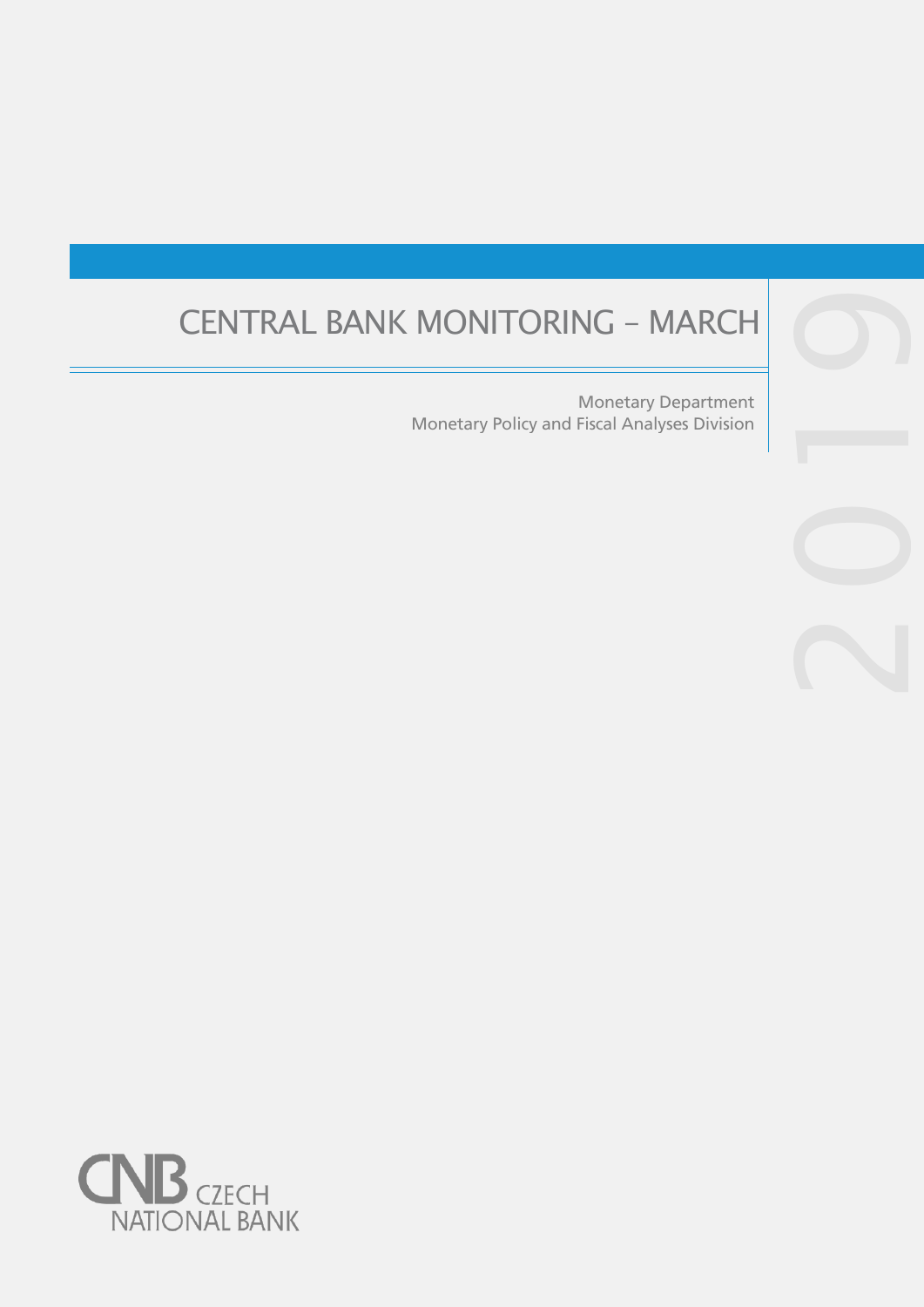## **IN THIS ISSUE**

*Economic growth is slowing across the economies we monitor and central banks' outlooks indicate that the slowdown will continue in the quarters ahead. Inflation is fluctuating around central banks' inflation targets in all the economies under review except Norway, Canada and Switzerland. The labour markets of most countries remain fairly tight, as reflected in rapid wage growth. Central banks' policy rates (except the federal funds rate) are below 2%, still giving their economies a monetary policy stimulus and also offering significant space for gradual monetary policy normalisation. However, only the Fed and the Riksbank are likely to normalise their policies by raising interest rates in the next three months. By contrast, the ECB has moved the date for raising its rates further into the future and announced the start of a new round of targeted longer-term refinancing operations.* Spotlight *focuses on the twentieth anniversary of the establishment of the euro area. In our* Selected speech*, Richard H. Clarida, Vice Chair of the Fed's Board of Governors, outlines the monetary policy strategy review that the Fed will conduct this year.*

1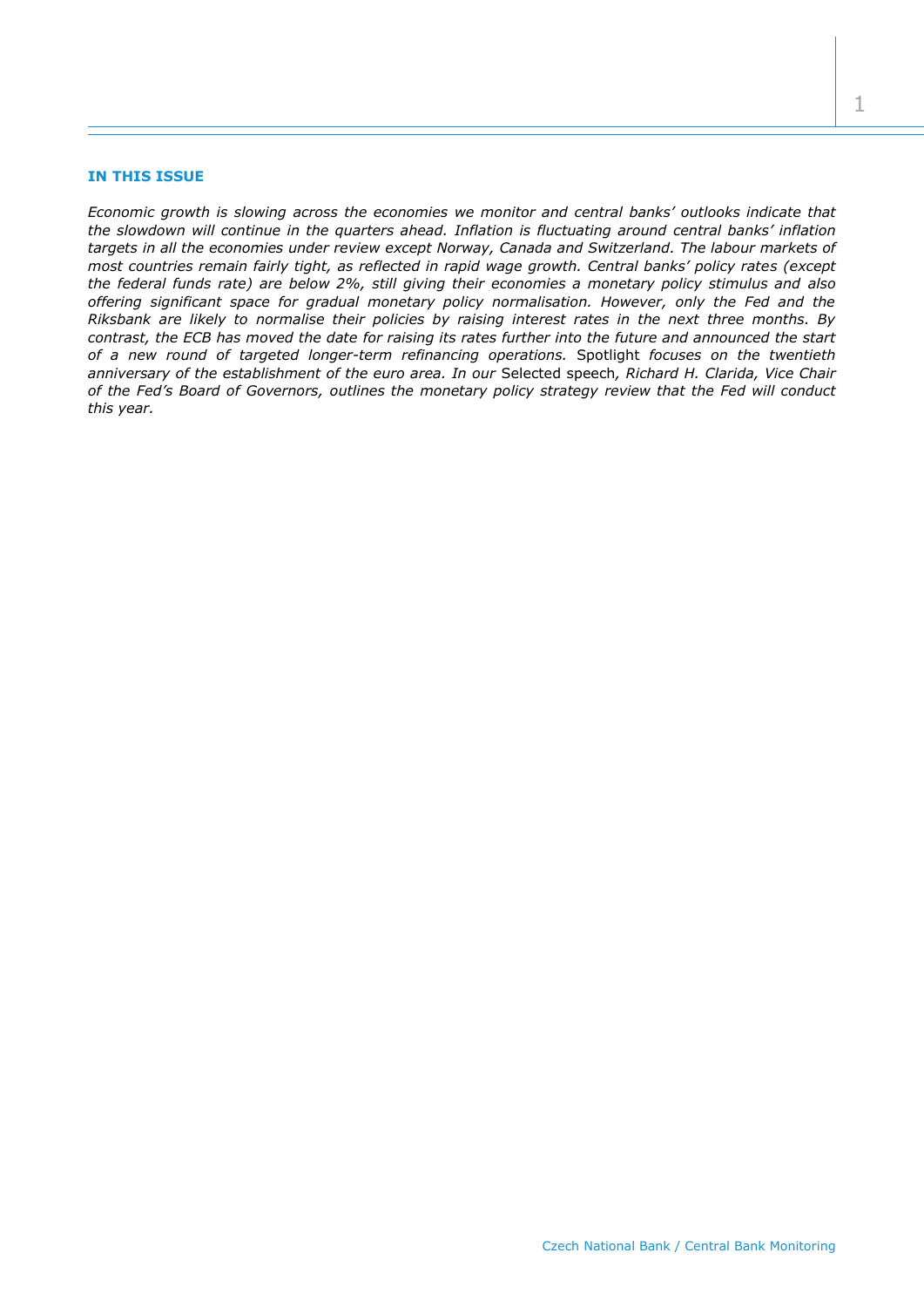# **1. LATEST MONETARY POLICY DEVELOPMENTS AT SELECTED CENTRAL BANKS**

|                                                | <b>Euro area (ECB)</b>                                    | <b>USA (Fed)</b>                                        | <b>United Kingdom (BoE)</b>                      |  |
|------------------------------------------------|-----------------------------------------------------------|---------------------------------------------------------|--------------------------------------------------|--|
| <b>Inflation target</b>                        | $< 2\%$ <sup>1</sup>                                      | $2%^{2}$                                                | 2%                                               |  |
| <b>MP</b> meetings<br>(rate changes)           | 24 Jan (0.00)<br>7 Mar (0.00)                             | $18-19 \text{ Dec}^5 (+0.25)$<br>$29 - 30$ Jan $(0.00)$ | 20 Dec (0.00)<br>7 Feb (0.00)                    |  |
| <b>Current basic rate</b>                      | $0.00\%$ ; $-0.40\%$ <sup>3</sup>                         | $2.25 - 2.50%$                                          | 0.75%                                            |  |
| <b>Latest inflation</b>                        | 1.5% (Feb 2019) <sup>4</sup>                              | 1.6% (Jan 2019)                                         | 1.8% (Jan 2019)                                  |  |
| <b>Expected MP</b><br>meetings                 | 10 Apr<br>6 Jun                                           | 19-20 March <sup>5</sup><br>30 Apr-1 May                | 21 Mar<br>2 May                                  |  |
| <b>Other expected</b><br>events                | 6 June: publication of<br>Eurosystem staff<br>projections | July: publication of Monetary<br>Policy Report          | 2 May: publication of<br>Monetary Policy Summary |  |
| <b>Expected rate</b><br>movements <sup>6</sup> | $\rightarrow$                                             |                                                         | $\rightarrow$                                    |  |

### **Key central banks of the Euro-Atlantic area**

<sup>1</sup> ECB definition of price stability "below but close to 2%"; <sup>2</sup> January 2012 definition of inflation target; <sup>3</sup> deposit rate; <sup>4</sup> flash estimate; <sup>5</sup> meeting associated with summary of FOMC economic forecasts; <sup>6</sup> direction of expected change in rates in next three months taken from Consensus Forecasts.



The **ECB** kept its key rates unchanged but pushed back its rate hike outlook. It now expects rates to remain at their present levels at least through the end of 2019. It will continue reinvesting the principal payments from maturing securities purchased under the asset purchase programme. It also announced the launch of a new TLTRO series (see *News* for more details). Compared with December, the GDP growth outlook was lowered in March for both this year and the next. The ECB expects GDP to grow by just 1.1% (versus 1.7%) in 2019 and 1.6% (versus 1.7%) in 2020; it still expects growth of 1.5% for 2021. The inflation forecast was revised down across the projection horizon. The ECB foresees inflation at 1.2% (versus 1.8%) in 2019, 1.5% (versus 1.6%) in 2020 and 1.6% (versus 1.7%) in 2021.

As expected, the **Fed** raised its base rate by 0.25 pp to 2.25%–2.50% in December 2018. At the January meeting, it left the rate unchanged and undertook to be patient as it determines the future adjustments to rates. According to the December 2018 FOMC macroeconomic projections, two 0.25 pp increases in the key rate can be expected this year (the September prediction had envisaged three such hikes). One rate increase can be expected in 2020. The FOMC expects slightly weaker GDP growth this year and the next than forecasted in September, i.e. 3.0% versus 3.1% in 2018 and 2.3% versus 2.5% in 2019. For 2020, it expects economic growth of 2.0%, the same as in the September forecast. Inflation is projected at 2% and the unemployment rate at 3.5%–3.8% in the next three years. Early this year, the FOMC issued a statement about its balance sheet strategy (see *News* for more details).

The **BoE** kept its key interest rate at 0.75% and the stock of government and corporate bond purchases at GBP 435 billion and GBP 10 billion respectively. GDP growth decelerated at the end of 2018 and is expected to keep slowing this year, reflecting softer activity abroad and Brexit uncertainties. Compared with the previous forecast, the BoE lowered its GDP growth outlook to 1.2% this year (from 1.7%), 1.5% in 2020 and 1.9% in 2021. It also revised down its interest rate outlook. The BoE initially expected rates to rise gradually to 1.4% at the end of 2021, but expects 1.1% in the current forecast. Inflation fell below the central bank's inflation target (to 1.8%) in January due to a temporary slowdown in energy price growth. The BoE expects inflation to be at the target in 2020 and rise slightly above it over the rest of the three-year forecast period as domestic inflationary pressures firm.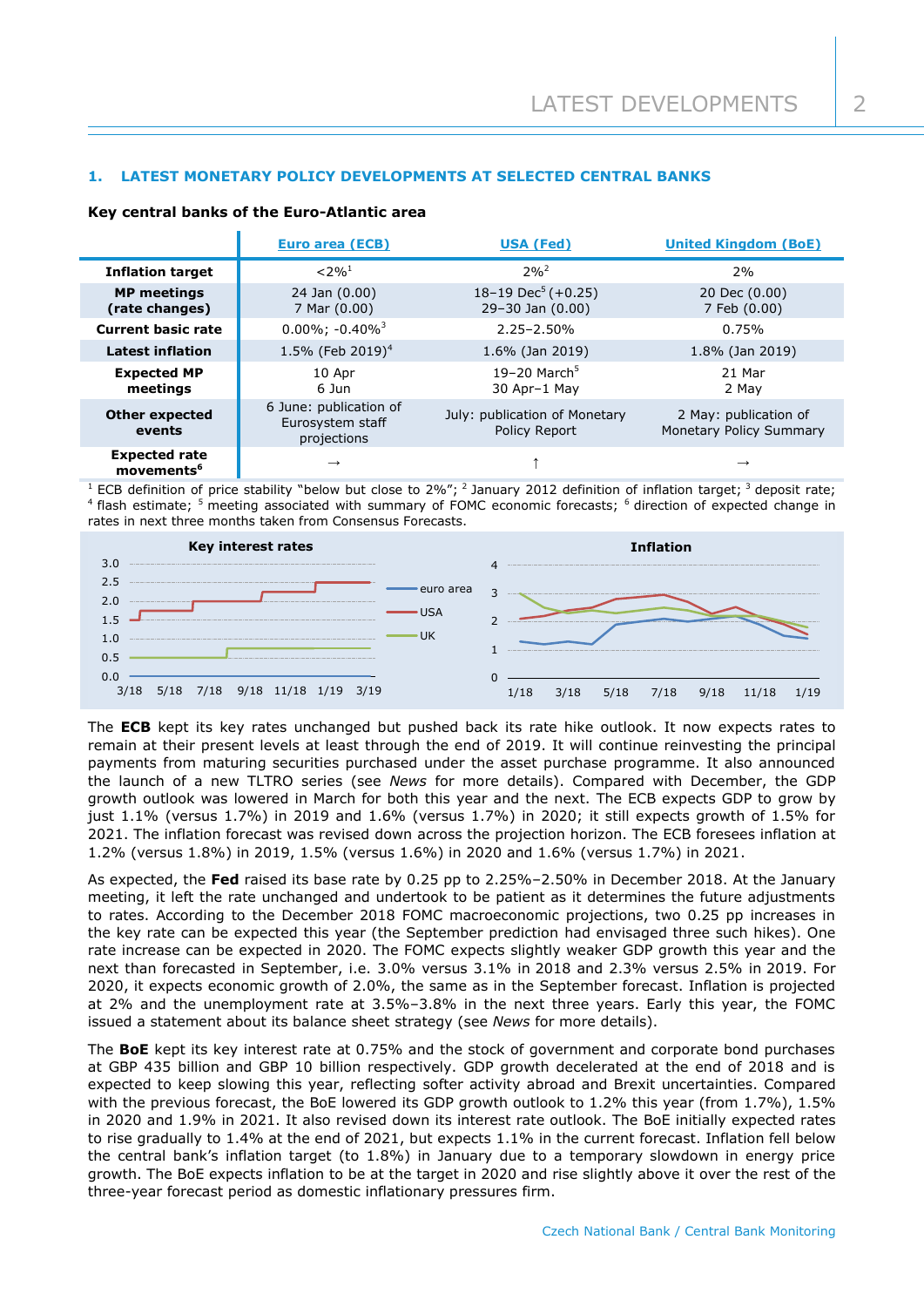|                                                   | <b>Sweden (Riksbank)</b>                         | <b>Hungary (MNB)</b>                              | <b>Poland (NBP)</b>                                            |
|---------------------------------------------------|--------------------------------------------------|---------------------------------------------------|----------------------------------------------------------------|
| <b>Inflation target</b>                           | $2%^{3}$                                         | 3%                                                | 2.5%                                                           |
| <b>MP</b> meetings<br>(rate changes)              | 19 Dec $(+0.25)$<br>12 Feb (0.00)                | 18 Dec (0.00)<br>29 Jan (0.00)<br>26 Feb (0.00)   | $8-9$ Jan $(0.00)$<br>$5-6$ Feb $(0.00)$<br>$5-6$ Mar $(0.00)$ |
| <b>Current basic rate</b>                         | $-0.25\%$ ; $-1.00\%$ <sup>2</sup>               | $0.9\%$ ; $-0.15\%$ <sup>2</sup>                  | 1.50%                                                          |
| <b>Latest inflation</b>                           | 1.9% (Jan 2019)                                  | 2.7% (Jan 2019)                                   | $0.9\%$ <sup>4</sup> (Jan 2019)                                |
| <b>Expected MP</b><br>meetings                    | 24 Apr                                           | 26 Mar<br>30 Apr<br>28 May                        | $2-3$ Apr<br>$14-15$ May<br>$4 - 5$ $\mu$ n                    |
| <b>Other expected</b><br>events                   | 25 Apr: publication of<br>Monetary Policy Report | 26 Mar: publication of<br><b>Inflation Report</b> | 10 Jun: publication of<br><b>Inflation Report</b>              |
| <b>Expected rate</b><br>$move$ ments <sup>1</sup> | $\rightarrow$                                    |                                                   |                                                                |

# **Selected central banks of inflation-targeting EU countries**

Direction of expected change in rates in next three months taken from Consensus Forecast survey; <sup>2</sup> deposit rate; <sup>3</sup> CPIF – consumer price index including fixed interest rate; <sup>4</sup> preliminary estimate.



As expected, the **Riksbank** raised its policy rate by 0.25 pp to -0.25% at the December meeting and held it unchanged at the February one. According to the Riksbank's forecast, rates will rise further in the second half of this year. The mandate to intervene on the foreign exchange market, adopted in January 2016, expired on 12 February and the Riksbank decided not to extend it further. Inflation was 1.9% in January. The Riksbank kept its inflation outlook for the next three years broadly unchanged in its current forecast, expecting inflation of close to 2%. GDP grew by 2.2% in 2018. The Riksbank lowered its GDP growth forecast for this year to 1.3% (from 1.5%). It expects growth of 1.9% (versus 2.0%) next year and 1.8% in 2021. It still expects unemployment of between 6.3% and 6.6% over the next three years.

The **MNB** maintained its base rate at 0.9% and its deposit rate at -0.15% and is ready to gradually normalise monetary policy. It will use a combination of two instruments: the traditional interest rate corridor and swap instruments providing domestic currency liquidity. In January, the MNB launched the Funding for Growth Scheme Fix and is sterilising excess liquidity using a preferential deposit facility bearing interest at the base rate. Inflation was 2.7% and core inflation 3.2% in January. According to a preliminary estimate, the Hungarian economy grew by 5.0% in Q4 and will thus grow by 4.8% in 2018 as a whole. This is due mainly to growth in household consumption and investment, supported by credit financing. According to the MNB forecast, however, GDP growth will slow this year.

The **NBP** left its interest rate at 1.5% over the past three months. GDP growth remained buoyant in Q4 (5.1%), driven by still strong consumer demand fuelled by increasing employment, rapid wage growth and investment. Despite this, consumer inflation remains moderate. According to the March forecast, the central bank took into consideration the pro-growth fiscal package and raised the GDP growth outlook for this year from 3.6% to 4.0%. The economy will grow by 3.7% (versus 3.4%) in 2020 and 3.4% in 2020. The NBP lowered the inflation forecast for this year from 3.2% to 1.7% and that for 2020 from 2.9% to 2.7%; in 2021 inflation is expected to be close to the inflation target. The new inflation forecast also reflected a statutory freeze on electricity prices.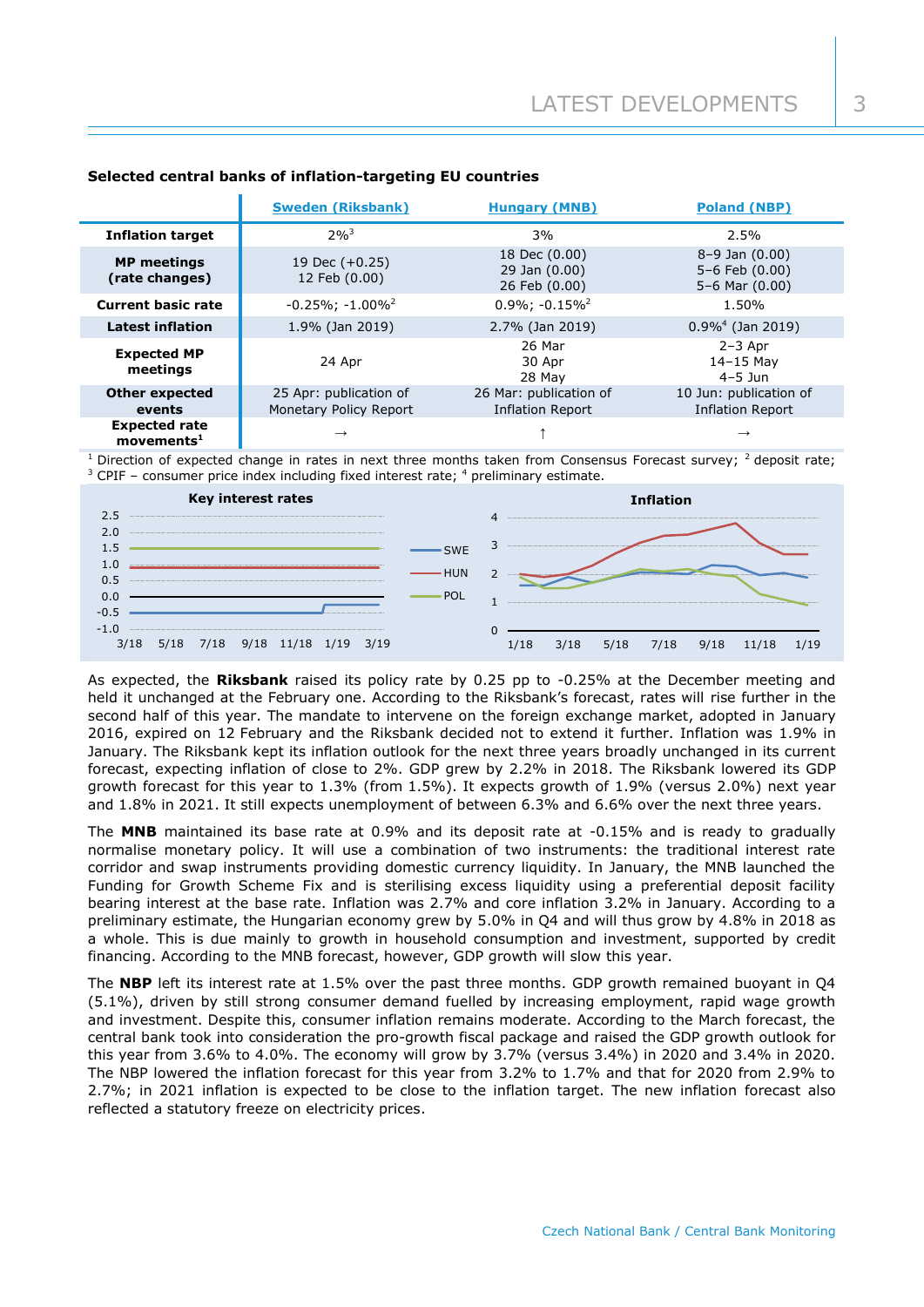|                                                   | <b>Norway (NB)</b>                               | <b>Switzerland (SNB)</b>                      | <b>New Zealand (RBNZ)</b>                                    | <b>Canada (BoC)</b>                              |
|---------------------------------------------------|--------------------------------------------------|-----------------------------------------------|--------------------------------------------------------------|--------------------------------------------------|
| <b>Inflation target</b>                           | $2%^{5}$                                         | $0 - 2%$                                      | 2%                                                           | 2%                                               |
| <b>MP</b> meetings<br>(rate changes)              | 24 Jan (0.00)                                    | 13 Dec (0.00)                                 | 13 Feb (0.00)                                                | $9$ Jan $(0.00)$<br>$6$ Mar $(0.00)$             |
| <b>Current basic</b><br>rate                      | 0.75%<br>$-0.25\%$ <sup>1</sup>                  | from $-1.25%$ to<br>$-0.25\%^2$ ; $-0.75\%^3$ | 1.75%                                                        | 1.75%                                            |
| <b>Latest inflation</b>                           | 3.1% (Jan 2019)                                  | $0.6\%$ (Jan 2019)                            | 1.9% (2019 04)                                               | 1.4% (Jan 2019)                                  |
| <b>Expected MP</b><br>meetings                    | 21 Mar<br>9 May                                  | 21 Mar                                        | 27 Mar<br>8 May                                              | 24 Apr<br>29 May                                 |
| <b>Other expected</b><br>events                   | 21 Mar: publication of<br>Monetary Policy Report | 27 Mar: publication of<br>Quarterly Bulletin  | 8 May: publication of<br><b>Monetary Policy</b><br>Statement | 24 Apr: publication of<br>Monetary Policy Report |
| <b>Expected rate</b><br>$m$ ovements <sup>4</sup> |                                                  | $\rightarrow$                                 | $\rightarrow$                                                | $\rightarrow$                                    |

# **Other selected inflation-targeting countries**

<sup>1</sup> Only on reserves exceeding quota ("reserve rate"); <sup>2</sup> chart displays centre of band; <sup>3</sup> negative deposit rate on banks' account balances held at SNB, graded according to balance amounts; <sup>4</sup> direction of expected change in rates in next three months taken from Consensus Forecasts or, in the case of New Zealand, from RBNZ survey; <sup>5</sup> inflation target lowered from 2.5%.



The **NB** kept its policy rate unchanged at 0.75% in January and maintained the rate on reserves in excess of banks' individual quotas at -0.25%. Based on the December 2018 forecast, the NB expects the policy rate to increase to 1% in March and rise gradually to 2% at the end of 2021. This represents slower growth in the rate this year compared with the autumn forecast. The Norwegian economy grew by 2.3% in 2018. It will expand at a rate of 2.2% in 2019. The positive output gap is forecasted to narrow earlier than in the autumn forecast, but remains open over the entire forecast horizon. A tighter labour market indicates that wages will continue to rise. Inflation is projected to approach the 2% inflation target from above. It reached 3.1% in January, due mainly to faster growth in electricity prices.

The **SNB** has held no policy meetings since the latest CBM issue and the target range for its monetary policy rate (3M LIBOR) remains negative (at between -1.25% and -0.25%), as does the rate on banks' account balances with the SNB (at -0.75%). The SNB continues to reserve the right to intervene in the foreign exchange market as necessary. It anticipates GDP growth of 2.5% in 2018, slowing to 1.5% in 2019. The bank left its inflation forecast for 2018 at 0.9% and revised its forecast for 2019 down to 0.5%. The inflation outlook for 2020 is 1.0%. The SNB announced that it expects [a CHF 15 billion loss](https://snb.ch/en/mmr/reference/pre_20190109/source/pre_20190109.en.pdf) for 2018.

The **RBNZ** left its official rate at 1.75% and expects to keep it at this level through 2020. Inflation was 1.9% in 2018 Q4 and will rise above the inflation target in the medium term as capacity pressures build. Employment is near its maximum sustainable level and stood at 2.3% in Q4. Economic growth slowed to 2.6% in 2018 Q3. According to the RBNZ forecast, the economy will expand at a rate of almost 3% next year and slow to around 2% in 2020. The RBNZ sees a risk of an even sharper slowdown.

The **BoC** maintained its key rate at 1.75% in January. GDP growth reached almost 2% last year. This year, GDP will grow by 1.7%, slightly lower than forecasted in October (2.1%). This is due mainly to lower oil prices, which have declined to such an extent (by 25% since October) that they are dragging on GDP growth. Economic conditions have been affected by uncertainty related to the US-led trade war. The March data suggest a sharper slowdown in GDP growth early this year than the BoC projected in January. Inflation was 1.4% in January and will gradually rise to the 2% inflation target by the end of this year.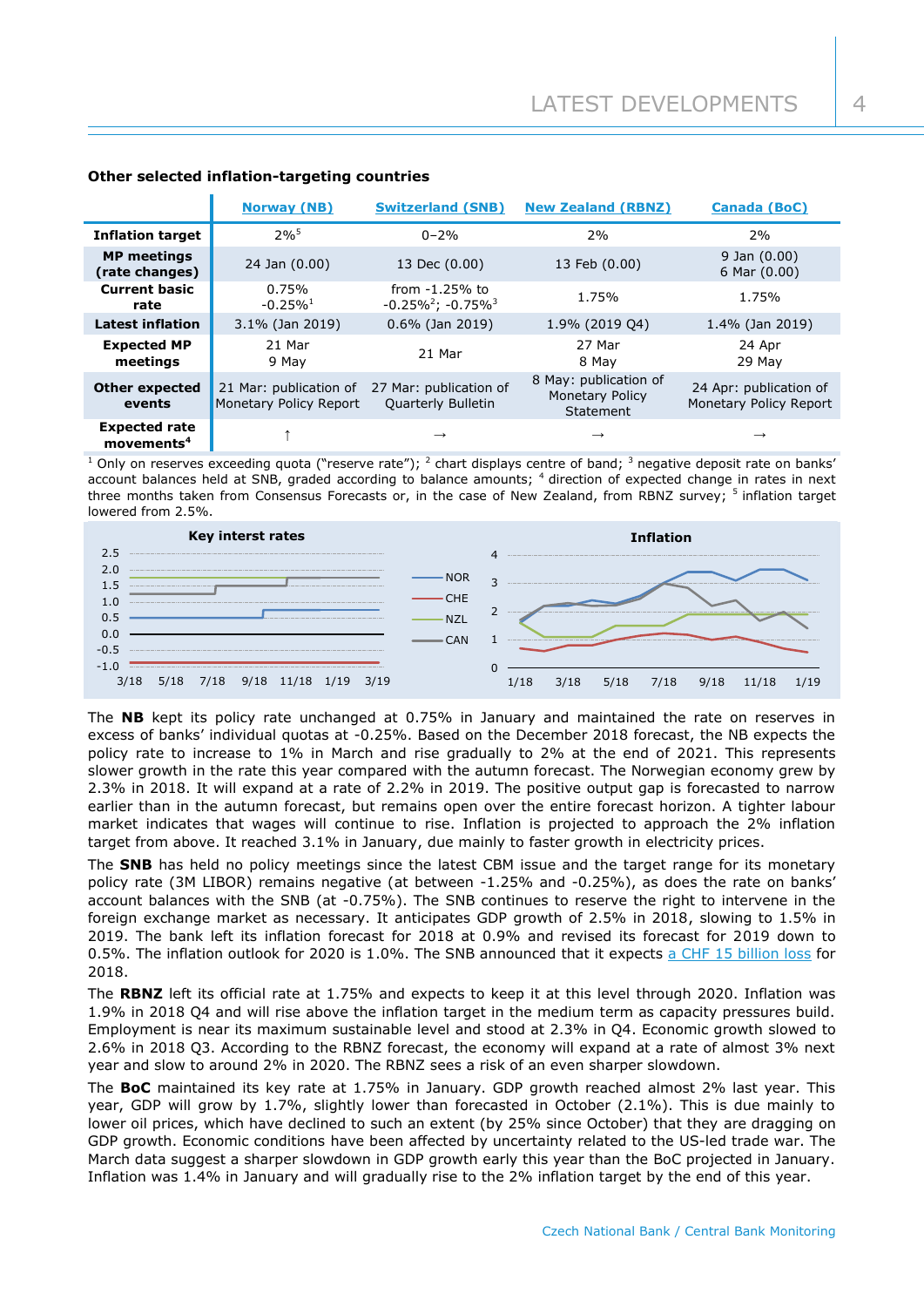## **2. NEWS OVER THE LAST THREE MONTHS**

#### **Fed comments on target size of its balance sheet**

In its February [Monetary Policy Report](https://www.federalreserve.gov/monetarypolicy/2019-02-mpr-summary.htm) submitted to the US Congress, the Fed stated that the longer-run size of its balance sheet will be considerably larger than before the crisis. The Fed [explained](https://www.federalreserve.gov/monetarypolicy/2019-02-mpr-part2.htm) the longerrun size as being determined by projected trend growth for currency in circulation, the FOMC's decision to continue operating with ample reserves and the higher levels for other liabilities (the TGA, the foreign repo pool and DFMU balances). At the end of 2018, the Fed's balance sheet totalled USD 4.1 trillion, or about 20% of GDP. The Fed did not disclose the target level of its balance sheet, but it did report that, relative to GDP, its balance sheet remains smaller than those of other central banks in major advanced foreign countries (such as the ECB, the BoE and the BoJ). This announcement follows the January FOMC [statement,](https://www.federalreserve.gov/monetarypolicy/fomcminutes20190130.htm) in which the Committee expressed its readiness to adjust any of the details for completing balance sheet normalisation in light of economic and financial developments and in the preceding discussions mentions the possibility of slowing the balance sheet runoff. For more details on balance sheet normalisation, see the [December,](http://www.cnb.cz/miranda2/export/sites/www.cnb.cz/en/monetary_policy/monitoring/download/1704_cbm.pdf) [September](http://www.cnb.cz/miranda2/export/sites/www.cnb.cz/en/monetary_policy/monitoring/download/1703_cbm.pdf) and [June](http://www.cnb.cz/miranda2/export/sites/www.cnb.cz/en/monetary_policy/monitoring/download/1702_cbm.pdf) 2017 CBMs.

### **Sole candidate for ECB chief economist is Ireland's Philip Lane**

Ireland's central bank governor, Philip Lane, is to be ECB chief economist and will succeed Peter Praet, whose mandate expires at the end of May. Mr Lane was the only candidate nominated for the role by European governments; in February he was also endorsed by Eurozone finance ministers. As ECB chief economist, Mr Lane will also be a member of the ECB's Executive Board with a permanent voting right. He has yet to be formally confirmed for the role by the European Summit in May after consultations with the European Parliament and the ECB.

# **ECB announces new series of long-term loans to banks (TLTRO III)**

At its March [meeting,](https://www.ecb.europa.eu/press/pr/date/2019/html/ecb.mp190307~7d8a9d2665.en.html) the Governing Council of the ECB decided unanimously to introduce a new round of operations to provide long-term liquidity to banks (i.e. targeted longer-term refinancing operations, TLTROs). These new quarterly TLTRO III operations, each with a maturity of two years, will start in September 2019 and end in March 2021. Under TLTRO III, banks will be entitled to borrow up to 30% of the stock of eligible loans as at 28 February 2019 at a rate indexed to the interest rate on the main refinancing operations over the life of each operation.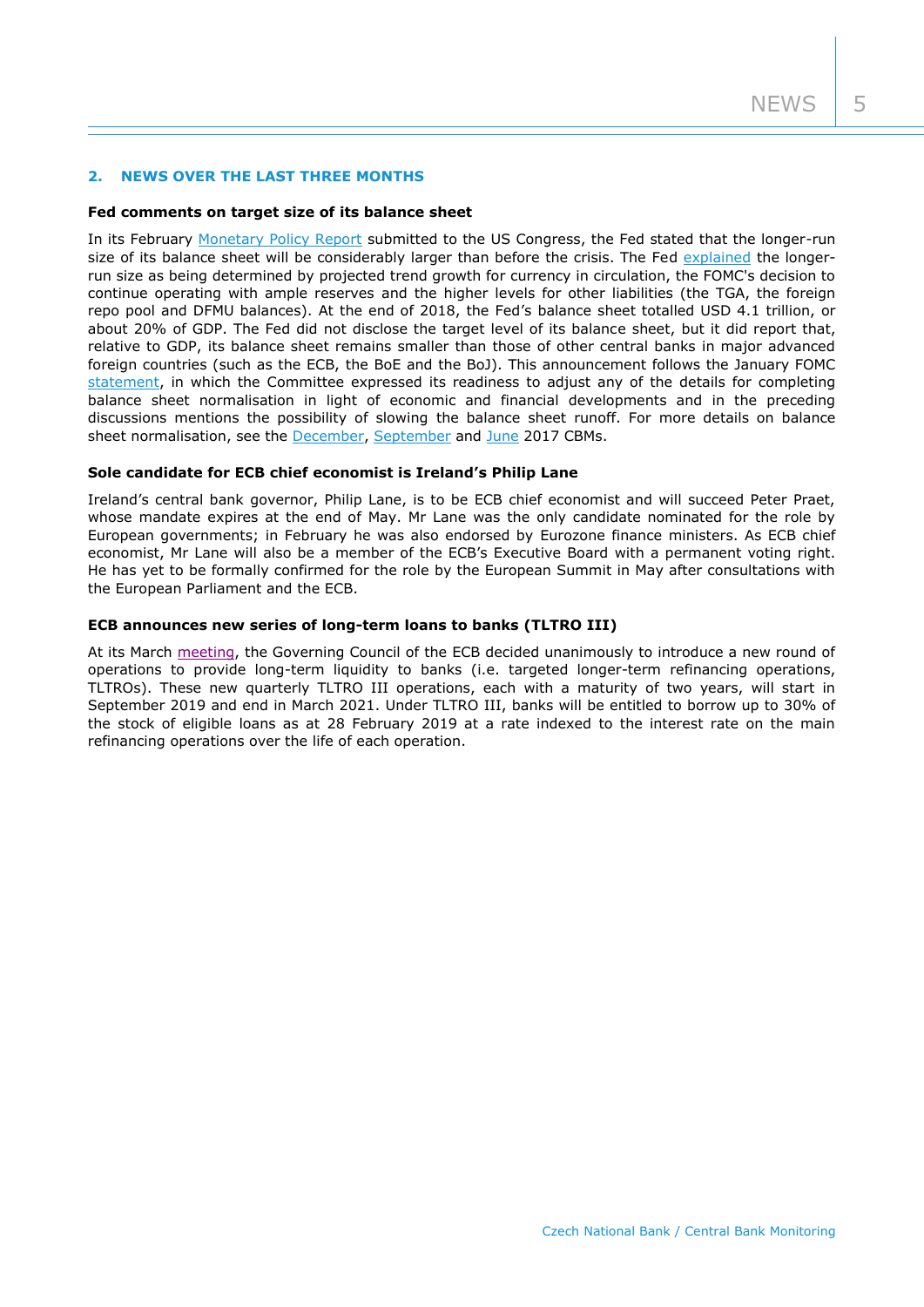# **3. SPOTLIGHT: TWENTY YEARS OF THE EURO AREA AND THE EUROPEAN CENTRAL BANK**

*This January marked the twentieth anniversary of the introduction of the euro and the start of single monetary policy under the leadership of the European Central Bank. The euro area currently comprises 19 states. A total of 340 million EU citizens pay with the euro, which has become the second most used currency behind the dollar. In recent years, the euro area has undergone a period of crises, which revealed major gaps in its ability to face significant economic shocks. This notwithstanding, the single currency is supported by 75% of people in euro area countries. This article briefly describes the history of the single European currency and concludes by summing up the ways suggested in literature to improve the functioning of the economic and monetary union.*

Twenty years ago this January, eleven EU member countries introduced the euro and started to pursue joint monetary policy under the leadership of the European Central Bank (ECB). This marked the implementation of Stage Three of the Economic and Monetary Union (EMU), a European economic integration project whose foundations were laid shortly after World War II.<sup>1</sup> Today, the euro area comprises 19 member states. The ECB currently sets monetary policy for 340 million people (for comparison, the US Fed does so for 325 million people). The euro area economy generates around 11% of global GDP and is hence comparable to the economies of the USA (16%) and China (18%, all in PPP).

## **Twenty years of the euro area – imperfect convergence<sup>2</sup>**

*"The euro is like a bumblebee. This is a mystery of nature because it shouldn't fly but instead it does."* Mario Draghi, President of the European Central Bank, in a *[speech](https://www.ecb.europa.eu/press/key/date/2012/html/sp120726.en.html)* given on 26 July 2012

The euro area has been a much discussed project right from the outset. Not every economist believed it would succeed in its goal to establish a single monetary policy for economically, culturally and linguistically different countries with independent fiscal policies. Given the observed differences, many believed the euro area was not an optimum currency area (OCA).<sup>3</sup> However, there were also expectations that favourable effects on trade would foster synchronisation of business cycles and the euro area would gradually start to satisfy the OCA parameters later on.<sup>4</sup>

Since the monetary union was established, euro area countries have profited from convergence of nominal variables, i.e. inflation and interest rates, and from exchange rate stability. The requirement to meet the Maastricht convergence criteria meant that inflation in each country had dropped to low levels before it joined the union. After the euro was introduced, inflation converged further across countries. This process was interrupted only by the onset of the crisis.<sup>5</sup> Even nominal long-term interest rates had converged to low levels before the euro was introduced. Before the crisis, they attained similar levels in all the member states, indicating that markets had ceased to differentiate between credit risks across the member states. This fact contributed, among other things, to the low motivation of some member states' governments to implement essential fiscal and structural reforms to increase their potential growth. Long-term interest rates diverged significantly across the member states after 2009, reflecting the varying magnitudes of their economic and debt problems.<sup>6</sup> The differences in yields across countries are now at their lowest post-financial crisis levels, but the degree of convergence of interest rates seen before the crisis has not been renewed.

-

 $<sup>1</sup>$  A brief history of European integration efforts is given in the box at the end of this article.</sup>

<sup>&</sup>lt;sup>2</sup> A detailed view of developments in the euro area, including analyses and accompanying charts, is provided, for example, in the Analyses of the Czech Republic's Alignment with the Euro Area 2011–2018, [http://www.cnb.cz/en/monetary\\_policy/strategic\\_documents/emu\\_accession.html.](http://www.cnb.cz/en/monetary_policy/strategic_documents/emu_accession.html)

 $3$  See, for example, Eichengreen, B. (1991): "Is Europe an optimum currency area?", NBER Working Paper No. 3579.

<sup>4</sup> See, for example, Frankel, J. A., Rose, A. K. (1997): "Is EMU more justifiable ex post than ex ante?", *European Economic Review*, 41(3–5): 753–760, and Frankel, J. A., Rose, A. K. (1998): "The endogeneity of the optimum currency area criteria", *Economic Journal*, 108(449): 1009–1025.

<sup>&</sup>lt;sup>5</sup> Inflation in the euro area has averaged around 1.7% over its twenty years of existence (1999–2018). It has thus been consistent with the ECB's definition of price stability, namely a consumer inflation (HICP) rate which is below 2% in the medium term; in 2003 it refined this definition to "below but close to 2%". However, the overall average conceals a difference between the period of relatively stable inflation before the global economic and financial crisis (inflation averaged 2.2% in 1999–2008) and the period of much more volatile and, on average, lower inflation in subsequent years (the average for 2009–2018 was 1.2%).

<sup>6</sup> The misalignment decreased at the end of 2012 after the ECB launched unconventional programmes, but the differences between yields rose again in 2015.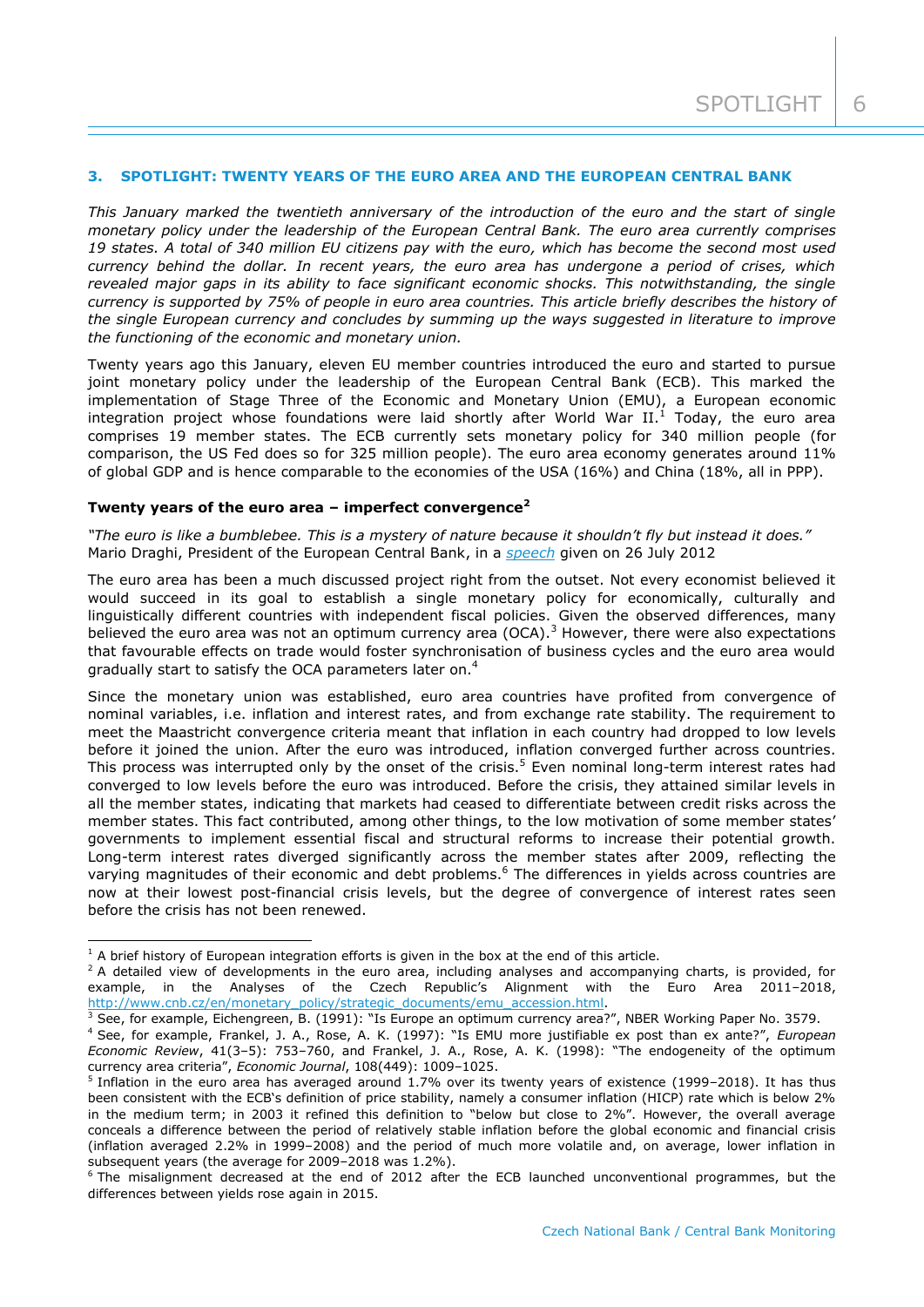The member states of the monetary union differed in terms of economic level (as measured, for example, by real GDP per capita) before the euro area was established, and these differences grew further afterwards. Only in the period of the financial crisis did the gaps narrow slightly. This, however, was due to a greater decline in real GDP in wealthier states. The level of economic development remains uneven in euro area countries to this day.

Fiscal indiscipline has been apparent in most euro area countries since the monetary union started up. Although there are mechanisms designed to ensure public finance sustainability in the euro area (the Maastricht convergence criterion on the government deficit and debt before entry into the monetary union and the Stability and Growth Pact), they have often been disregarded. The problems escalated after the global financial and economic crisis started, when the debt of some countries surged due, among other things, to bail-outs of their banking sectors. The southern countries of the euro area, whose budget imbalances were linked with general macroeconomic and financial instability, were particularly hard hit by fiscal problems. In the last few years, however, the situation has improved or at least stabilised, especially in the case of the deficit criterion, due to fiscal consolidation and renewed economic growth. Nonetheless, fewer than half of the euro area countries are compliant with the government deficit and debt thresholds.

# **Tested by the crisis**

*"The euro had an easy childhood but a difficult adolescence."* Jens Weidmann, President of the Deutsche Bundesbank, in a [speech](https://www.bis.org/review/r190204d.pdf) given on 30 January 2019

The cohesion of the monetary union was tested by the global financial crisis and the subsequent euro area debt crisis. The global financial crisis broke out in the USA in 2008 and, given the global nature of financial markets, quickly spread elsewhere. It hit Europe hard in 2009, when EU GDP dropped by 4% on average. The debt crisis erupted in Europe in 2010. It was caused by the high levels of debt in some countries (especially the southern ones), which triggered financial market concerns about public finance sustainability in those countries. Both the ECB and the EU institutions introduced measures in response to the escalation of the debt crisis and the slowdown in the euro area.

#### **1) The response of the ECB**

-

The ECB responded to the deepening debt crisis by bringing in measures to reduce government financing costs in the southern countries.<sup>7</sup> In a situation of a fragmented euro area financial market and an absence of uniform remedial instruments, which prevented the single monetary policy from being sufficiently effective, the ECB had to opt for unconventional monetary instruments. In May 2010, it commenced the first Securities Markets Programme (SMP). However, it meanwhile also tightened monetary policy by raising its policy rate twice – in April and July 2011 – in response to developments in the real economy of the euro area as a whole, and especially in rapidly recovering economies led by Germany. These contrary ECB actions reflected the economic heterogeneity of the euro area.

At the end of 2011, the euro area economy started to slow sharply, due mainly to fiscal consolidation efforts in southern countries and generally procyclical fiscal policy in the member states. In the fourth quarter of 2011, it slipped into recession. The ECB responded by easing monetary policy. At the end of 2011, the Board of Governors lowered interest rates to the level attained before the previous increase, and in 2012 it lowered them further to zero. Steps were also taken to increase the liquidity in the banking sector through two extraordinary longer-term refinancing operations. Last but not least, the minimum reserve requirements were reduced.

A surge in uncertainty about future economic developments brought the flow of capital into the southern countries to a halt at the end of 2011 and in 2012. Investors started to sell off their assets in these countries after their borrowing costs reached historical highs. Another factor was uncertainty surrounding the continued euro area membership of some countries (especially Greece) and the ensuing risk of a fall in the value of originally euro-denominated investments due to these countries switching to their own devalued currencies. The possibility of a collapse of the euro area thus became the main risk. In this situation, ECB President Mario Draghi gave a speech at the Global Investment Conference in London in July 2012 saying that the ECB would do anything within its mandate to preserve the euro and adding,

 $<sup>7</sup>$  Given the prohibition of monetary financing, the ECB could not assist in financing governments or recapitalising</sup> banks. Rescue mechanisms were established at the EU level for this purpose (EFSF, EFSM, ESM – see later).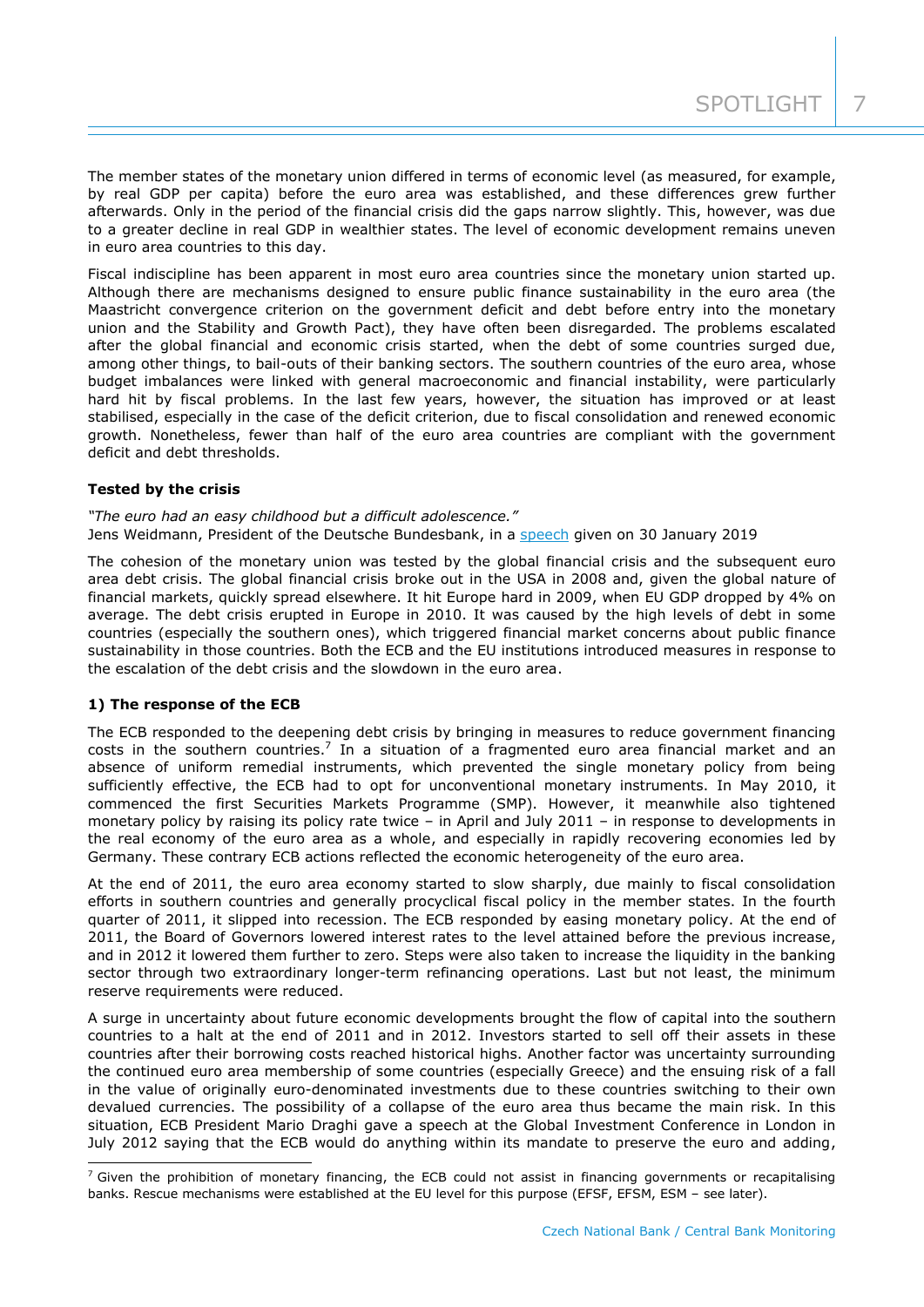"And believe me, it will be enough."<sup>8</sup> This speech is regarded as the turning point in saving the euro. In September, the ECB decided to bring in a new Outright Monetary Transactions (OMT) programme.

The euro area economy started to grow again in mid-2013. However, inflation was very low in most member states.<sup>9</sup> Amid unchanged nominal rates, this posed two problems: the growth in real rates counteracted investment growth, which was being dampened by low economic growth and high uncertainty, and the low inflation also hindered the resolution of the southern countries' debt issues.

Owing to the risk of the euro area falling into deflation and returning to recession, and with inflation expectations decreasing, the ECB embarked on three monetary easing strategies in June 2014: (1) it lowered rates to negative territory; (2) it introduced further targeted longer-term refinancing operations (TLTRO); and (3) it launched quantitative easing in the form of an extended asset purchase programme (EAPP).<sup>10</sup> The net asset purchases were ended in December 2018, but the principal payments from maturing securities continue to be reinvested. $^{11}$ 

The ECB's complex monetary policy also necessitated a greater focus on communication. In July 2013, the ECB started to influence market expectations in the form of "forward guidance", i.e. by providing information about its future monetary policy plans. This covered future policy rate movements and later also the asset purchase programme horizon. In January 2015, the ECB's Board of Governors decided to publish the minutes of monetary policy meetings (with a four-week delay). The frequency of the meetings was simultaneously reduced from monthly to eight a year.

# **2) The response of the EU**

The growing market pressure on more vulnerable member states prompted a need for a response at the EU level as well. In order for assistance to be provided to member states, the parameters of the EFSF and EFSM rescue mechanisms were reworked and a standing European Stability Mechanism with a bank recapitalisation facility was launched in 2012. Given the increasing importance of compliance with fiscal rules, a "European Semester" was launched in 2011.<sup>12</sup> Together with improvements to the financial rescue mechanisms, a "Six Pack" – a set of six legislative measures to strengthen the Stability and Growth Pact – was adopted in 2011 and took effect in 2012. It also contains a macroeconomic imbalance procedure (MIP).<sup>13</sup> Preparations also started for the establishment of a banking union to be responsible for supervision of financial markets at supranational level.

Owing to non-compliance with the rules of the Stability and Growth Pact, it became apparent that the Pact had to be strengthened by legal obligations at the national level. However, efforts to introduce such requirements directly into the Treaty on the Functioning of the European Union were unsuccessful. In response, some member states decided to continue their efforts in intergovernmental form and in March 2012 adopted a Treaty on Stability, Coordination and Governance in the Economic and Monetary Union (TSCG; the "Fiscal Pact" for short). The Treaty, which entered into force at the start of 2013, imposes an

 8 For the full speech, see<https://www.ecb.europa.eu/press/key/date/2012/html/sp120726.en.html>

<sup>&</sup>lt;sup>9</sup> Headline euro area inflation stood below 1% in 2013 and even dropped below 0% in 2015. In 2016, inflation in the euro area as a whole was still well below the ECB's definition of price stability and more than a third of the euro area countries were facing deflation. In 2017, headline inflation rose, averaging 1.5%, and in 2018, it went up to 1.7% on average. In January and February 2019, it stood at just 1.4% and 1.5% respectively.

 $10$  The ECB extended and amended its quantitative easing programmes multiple times as the need arose. For example, it added a corporate sector purchase programme (CSPP), an asset-backed securities purchase programme (ABSPP), a covered bond purchase programme (CBPP3) and a public sector purchase programme (PSPP). The total monthly purchases were set at EUR 60 billion on their introduction in March 2015. They were raised to EUR 80 billion in April 2016, then lowered to EU 60 billion in April 2017, EUR 30 billion in January 2018 and EUR 15 billion in October 2018.

 $11$  According to the Board of Governors' latest decision of January 2019, reinvestment will take place "for an extended period of time past the date when we start raising the key ECB interest rates, and in any case for as long as necessary to maintain favourable liquidity conditions and an ample degree of monetary accommodation".

 $12$  The European Semester is a cycle of economic and fiscal policy coordination within the EU. Under the European Semester, the member states submit their national state budgets to the European Commission in March so that any country-specific recommendations of the Commission are available in time. The main problem, however, remains the low rate of compliance with the recommendations, which are not legally binding, as they fall outside the powers conferred on the EU.

<sup>&</sup>lt;sup>13</sup> The MIP helps identify and address macroeconomic imbalances that could adversely affect economic stability in a particular member state or the euro area as a whole. The indicators are used by the Commission to identify countries for which a subsequent in-depth review is conducted and possible further actions are taken in accordance with EU law.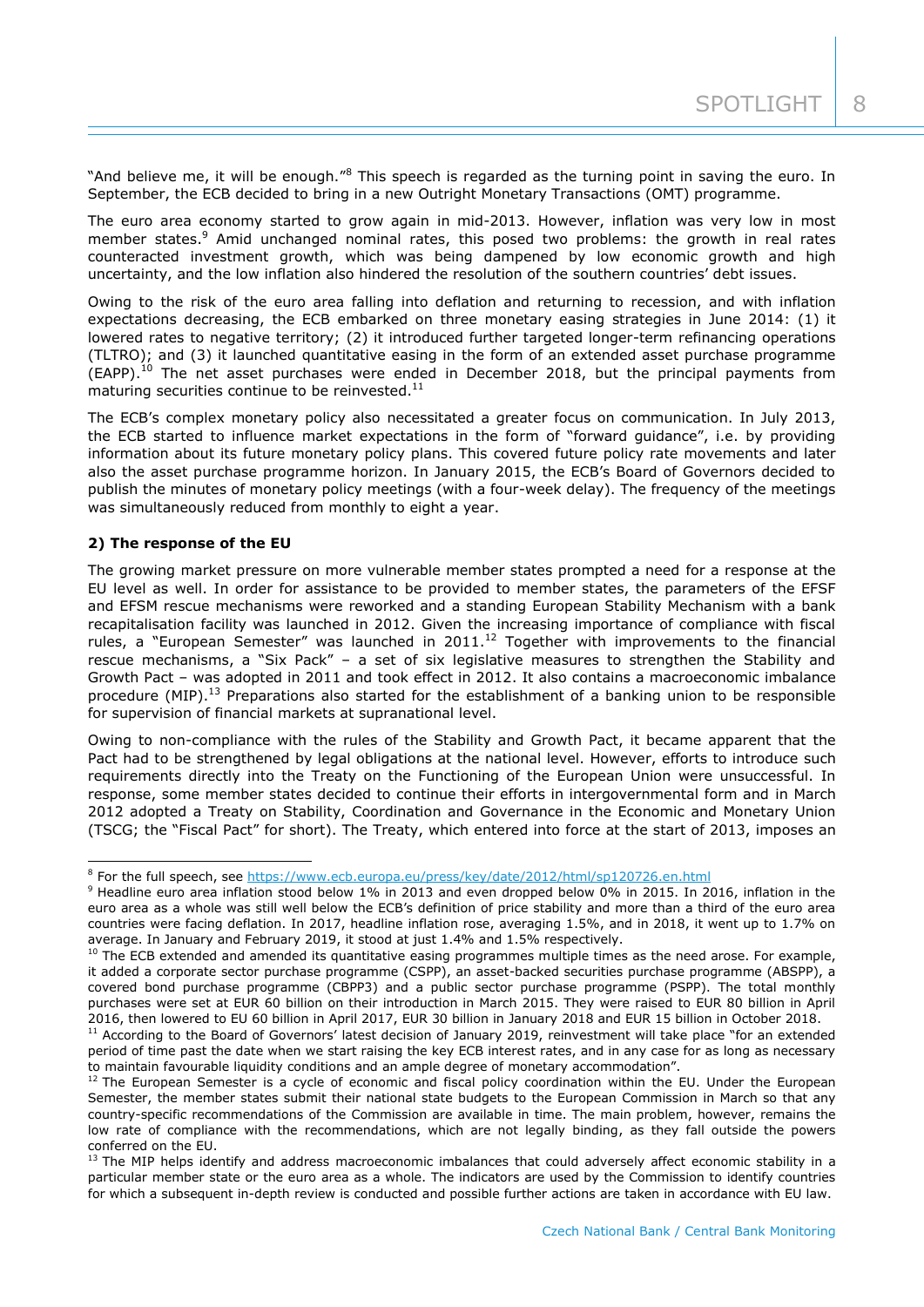obligation to transpose binding budgetary rules, including balanced or surplus budgets and a "debt brake", into national legislation. In order to incorporate at least some elements of the TSCG into EU law, a package of two legislative measures (the "Two Pack") was subsequently elaborated. Endorsed in 2013, the Two Pack strengthened the budgetary and macroeconomic surveillance powers of EU institutions.

In November 2014, a Single Supervisory Mechanism (SSM) was launched as part of the formation of the banking union. Under the SSM, the ECB assumed supervisory powers over systemically important financial institutions in the euro area. A Single Resolution Mechanism (SRM) has been in operation since January 2016.<sup>14</sup> The third pillar of the banking union is the Single Rulebook. Discussions are still underway about the establishment of a fourth pillar – a European deposit insurance scheme (EDIS).

June 2015 saw the publication of the Four/Five Presidents' Report, aimed at reviving the idea of a deeper reform of the EMU. However, the efforts to deepen integration were shaken in 2016 by the outcome of the Brexit referendum, in which UK citizens voted to leave the EU.

## **Proposals for improving the EMU**

EU representatives, analysts and experts largely concur that the euro area (and the EMU as a whole) is not entirely fit for purpose in its current form. On the one hand, Eurosceptics have proposed that it be partially or entirely dismantled. Such a radical solution is possibly off the agenda given the level of public support for the single currency (in the latest Eurobarometer survey, the euro was supported by 62% of EU citizens and a full 75% of euro area citizens on average) and also given the high costs of exiting the euro area and re-introducing national currencies.

On the other hand, EU representatives have tabled proposals aimed at further deepening the EMU. In 2017, for example, the President of the European Commission proposed the establishment of a European Minister of Economy and Finance, the introduction of a special budgetary line for the euro area within the EU budget and the conversion of the ESM into a European Monetary Fund. In 2018, the Commission submitted proposals for the creation of a European Investment Stabilisation Function (EISF)<sup>15</sup> and a Reform Support Programme. The idea of joint euro area bonds (European Safe Bonds) is another longdiscussed concept in the EU.

However, most of the proposals to improve the functioning of the EMU emphasise the need to complete the banking union project and also the capital markets union ("capital union") project, <sup>16</sup> which could help establish an integrated euro area financial market. Another proposal is the creation of a central fiscal capacity at euro area level to temporarily support and complement national budgets in their stabilisation function if necessary. This direction has so far only been suggested by an agreement on the joint euro area budget reached at the end of 2018.

# **Conclusion**

-

From the outset, the euro area – a monetary union of sovereign EU states with their own fiscal and supervisory policies – was not a routine project "doomed to success". In a favourable economic climate and under the leadership of the European Central Bank, the benefits of the monetary union were quickly felt in the first few years. The differences in economies and economic policy across the member states did not disappear, however, and the problem areas materialised in full during the financial crisis, which tested the functioning and cohesion of the euro area. It turns out, though, that politicians and other players have the courage to take unconventional and often unpopular measures when the euro area truly comes under threat. The euro area project has proven its internal resilience and shown that it is likely to withstand other potential difficulties in the future.

 $14$  However, no publicly funded "backstop" has yet been established for the SRM.

 $15$  The purpose of the EISF is to support euro area member states and states participating in the ERM II experiencing a large asymmetric shock manifested in an increase in the unemployment rate and complying with certain eligibility criteria by providing them with loans to finance public investment at a subsidised interest rate. The EISF aims to maintain the level of public investment being channelled into pre-defined projects.

<sup>&</sup>lt;sup>16</sup> The capital markets union (capital union) is a long-term Commission initiative, announced in 2015, aiming to deepen and further integrate the capital markets of the EU member states and to develop the financial system, enabling it to complement banking sector financing and offer alternative opportunities to investors.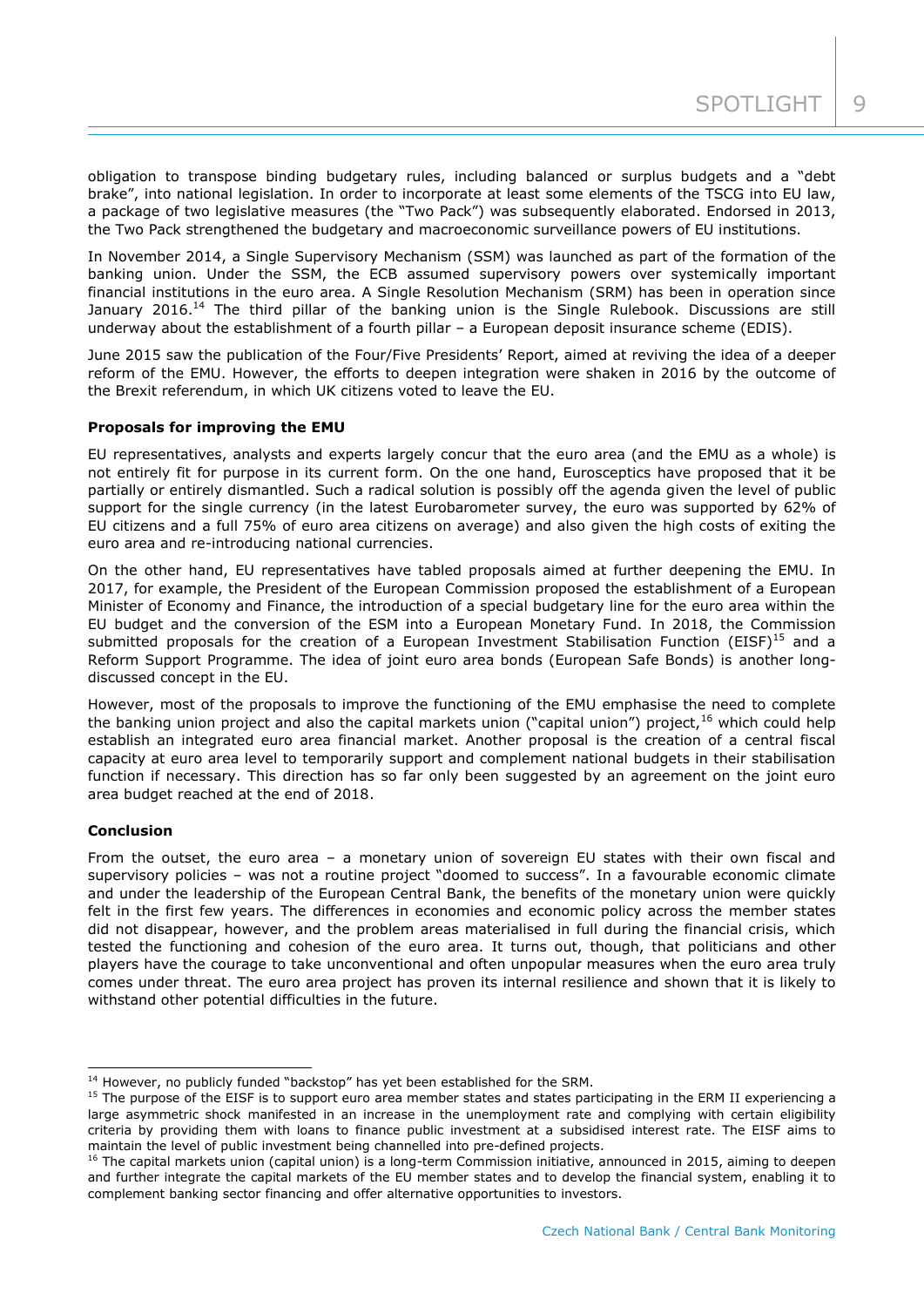#### **Box: Steps towards economic and monetary integration in Europe**

**1951** – six European states (Belgium, France, Italy, Luxembourg, the Netherlands and the Federal Republic of Germany) establish the **European Coal and Steel Community** (ECSC) as a way of overseeing any future German rearmament.

**1957** – the Treaties of Rome, establishing the **European Economic Community** (EEC) as a single market with free movement of people, goods and services, are signed.

**1970** – the **Werner Plan**, proposing to turn the EEC into an economic and monetary union, to establish a European central bank and to transfer many fiscal powers to the European level, is published. The plan is abandoned by mutual agreement, but some of its ideas are used later on.

**1979** – the **European Monetary System** (EMS) is established. The cornerstone of the EMS is an exchange rate mechanism (ERM) between the currencies of the participating countries. The exchange rates have a permitted fluctuation band with a standard width of  $\pm 2.25\%$  from the central parity (and a temporary permitted exemption of ±6%). If an exchange rate nears the margin of the fluctuation band, the two central banks in question are obliged to start foreign exchange interventions. An artificial basket currency unit, the **ECU**, is also introduced under the EMS. The central parities changed quite often in the initial years of the ERM. Later, the ERM became a "Deutsche Mark zone" (maintaining exchange rate stability against the Deutsche Mark). On the one hand, this fostered closer convergence of economic policies, and on the other, it made the German central bank the monetary leader of the EEC. These two reasons revived the idea of an economic and monetary union project.

**1989** – the **Delors Report** is published. The report proposes three steps towards Economic and Monetary Union (EMU): the first stage (1990–1994) includes, among other things, complete liberalisation of capital trades; the second stage (1994–1998) involves the creation of a temporary European Monetary Institute (EMI), to be succeeded by the European Central Bank (ECB), and the establishment of the European System of Central Banks (ESCB); the third stage (from 1 January 1999) entails the irrevocable fixing of exchange rates, the introduction of the euro and the start of the single monetary policy, with the entry into effect of an exchange rate mechanism within the EU (ERM II) and the Stability and Growth Pact.

**1993** – the Treaty on European Union (TEU), aka the **Maastricht Treaty**, is signed. **Convergence criteria** are also formulated, compliance with which is a condition for participation in the monetary union, and the institutional arrangement of the future monetary union, headed by the newly established ECB with the objective of pursuing price stability, is clarified. Steps towards EMU are approved in line with the Delors Report.

**1995** – **the name "euro"** and the symbol "€", inspired by the Greek letter epsilon (Є), are approved.

**1998** – it is decided that **eleven EU member states** are compliant with the conditions of participation in Stage Three of the EMU and the adoption of the single currency: Austria, Belgium, Finland, France, Germany, Ireland, Italy, Luxembourg, the Netherlands, Portugal and Spain. In June, the ECB starts operating and the European Monetary Institute closes down. The exchange rates of the eleven countries of the future euro area are fixed permanently to the euro on 31 December.

**1999** – the **euro** is introduced on 1 January. For the first three years, it is cashless and used only for accounting and electronic payments. At the same time, the ECB starts to conduct single monetary policy for the euro area states.

**2001** – **Greece** joins the euro area. The ECB publishes the security features of euro banknotes. Frontloading (the supply of commercial banks with euros) and subfrontloading (the supply of shops with euros) begins in September and December respectively, and starter kits of euro coins go on sale to the public.

**2002** – **euro banknotes and coins** become legal tender in 12 EU countries. National currencies and the euro coexist in these countries until the end of February, then national currencies cease to be legal tender.

Other euro area members: **Slovenia (2007)**, **Cyprus and Malta (2008)**, **Slovakia (2009)**, **Estonia (2011)**, **Latvia (2014)** and **Lithuania (2015)**. These countries' central banks automatically joined the Eurosystem on their date of accession to the euro area.